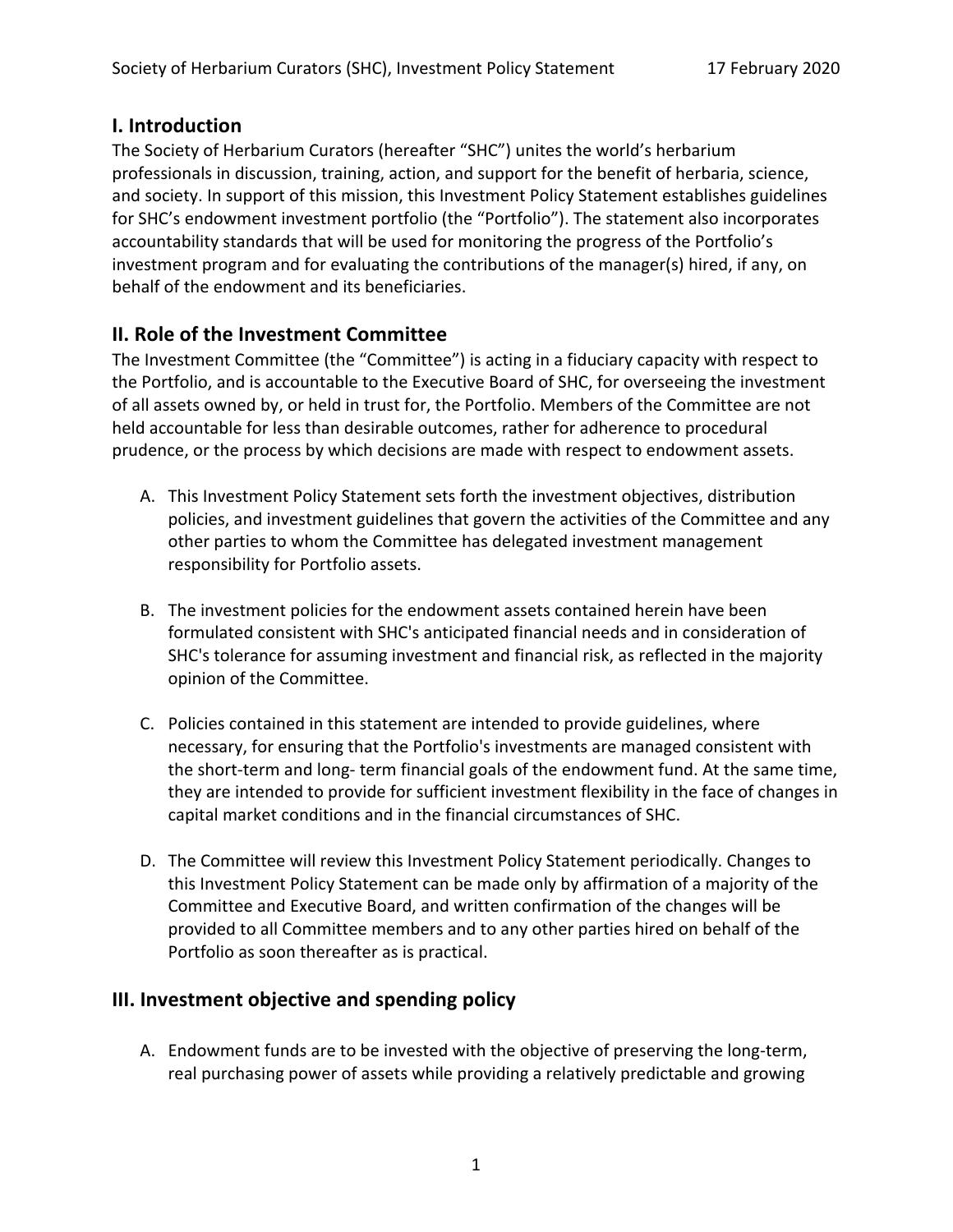stream of annual distributions in support of SHC.

- B. Distributions from unrestricted endowment funds are to be made available for unrestricted purposes that further the mission and vision of the organization.
- C. In all instances, donor intent shall be respected when decisions are rendered concerning the investment or expenditure of donor restricted funds. Any attempt to lift restrictions on any fund shall be conducted in full compliance with the law.
- D. For the purpose of making distributions, a total-return-based spending policy will be used, meaning that distributions will be funded from net investment income, net realized capital gains, and proceeds from the sale of investments.
- E. The distribution of endowment assets will be permitted to the extent that such distributions do not exceed a level that would erode the endowment assets over time. The Committee will seek to reduce the variability of endowment distributions by factoring past spending and Portfolio asset values into its current spending decisions.
	- 1. The annual spending rate for the endowment income will be no more than 4% of a three-year rolling average of the value of the Portfolio with the expectation that this will permit the investment portfolio to continue to grow at a pace that compensates for inflation.
	- 2. The Executive Board will wait to begin spending from the Portfolio (composed of the endowment principle plus accrued value) until it has reached a threshold of \$30,000 (approximately 5 times the size of the 2019 SHC budget).
	- 3. The Committee will review its spending assumptions annually for the purpose of deciding whether any changes therein necessitate amending the endowment spending policy, its target asset allocation, or both.
- F. Periodic cash flow, either into or out of the Portfolio, may be used to better align the investment portfolio to the target asset allocation outlined in the asset allocation policy in Section IV. A. herein.

## **IV. Portfolio investment policies**

- A. Asset allocation policy
	- 1. SHC is a tax-exempt organization as described in section 501(c)(3) of the Internal Revenue Code. This tax-exempt status should be taken into consideration when making investments.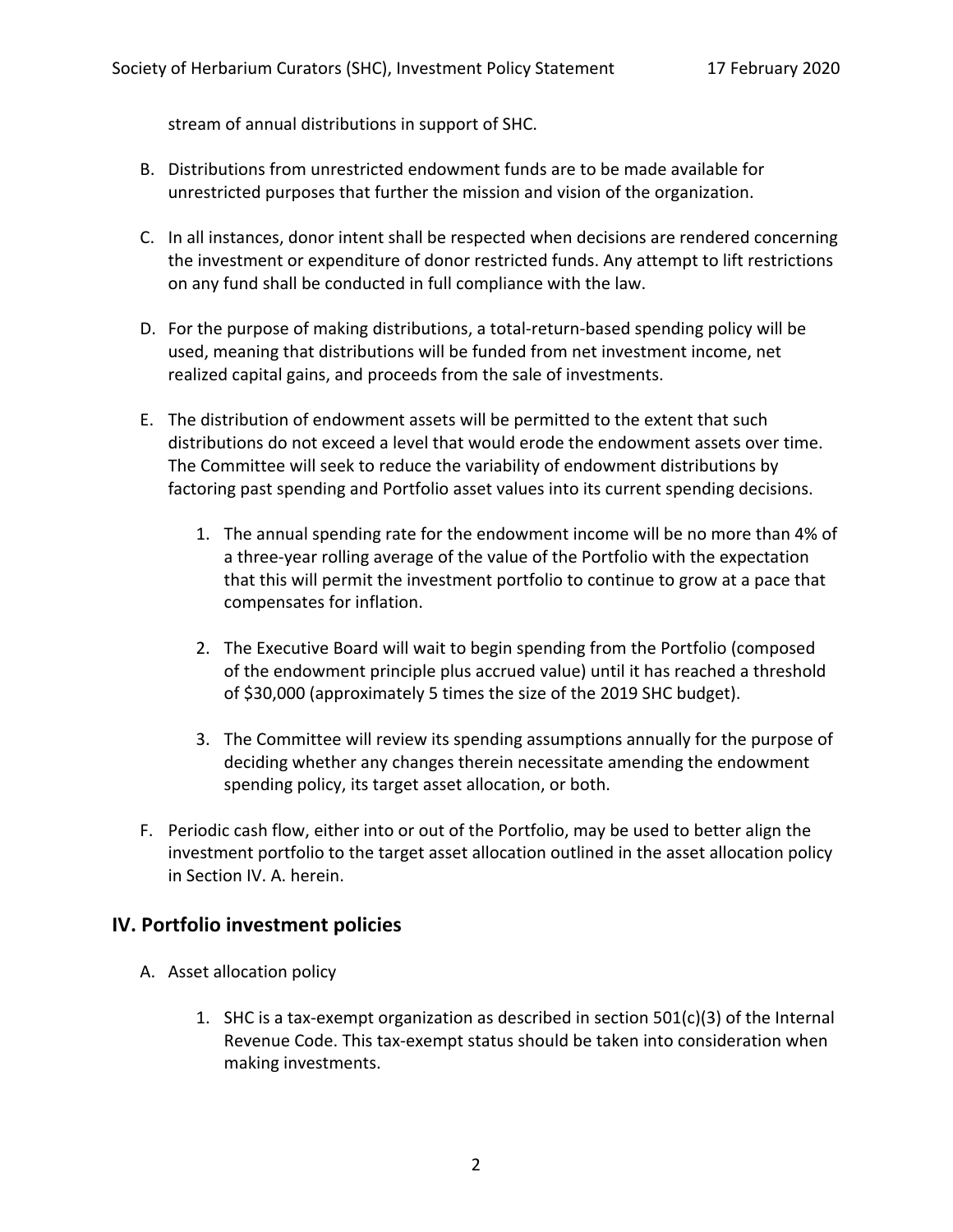- 2. SHC is expected to operate in perpetuity; therefore, a long-term investment horizon shall be employed. Interim fluctuations should be viewed with appropriate perspective.
- 3. Transactions shall be executed at a reasonable cost, taking into consideration prevailing market conditions and services and research.
- 4. Permitted investments include: stocks, bonds, money market instruments, mutual funds, and stock exchange traded funds (ETFs).
- 5. The following transactions are prohibited: commodities, derivatives, foreign denominated bonds, futures and margined transactions, high risk or junk bonds, initial public offerings, leverage or letter stock, life insurance contracts, options, precious metals, private placements, restricted securities, warrants.
- 6. A portion of investments should be consistent with the principles of ESG (i.e., Environment, Social, and Corporate Governance) investing as these values are consistent with working toward environmental and social health that benefits humans as well as plants and other living organisms.
- 7. Outlined below are the long-term strategic asset allocation guidelines determined by the Committee to be the most appropriate, given the endowment fund's long-term objectives and short-term constraints. Portfolio assets will, under normal circumstances, be allocated across broad asset classes in accordance with the following guidelines:

| <b>Asset Allocation Range</b> | <b>Target</b> | Limits      |
|-------------------------------|---------------|-------------|
| <b>Fixed Income</b>           | 30%           | $20 - 40%$  |
| <b>Equities</b>               | 70%           | $60 - 80\%$ |

#### B. Diversification policy

- 1. Diversification across and within asset classes is the primary means by which the Committee expects the Portfolio to avoid undue risk of large losses over long time periods. To protect the Portfolio against unfavorable outcomes within an asset class due to the assumption of large risks, the Committee will take reasonable precautions to avoid excessive investment concentrations. Specifically, the following guidelines will be in place:
	- a) Investments in the equity securities of any one company shall not exceed 5% of the portfolio nor shall the total securities position (debt and equity) in any one company exceed 10% of the portfolio.
	- b) Reasonable sector allocations and diversification shall be maintained.
	- c) Investments within the portfolio should be readily marketable.